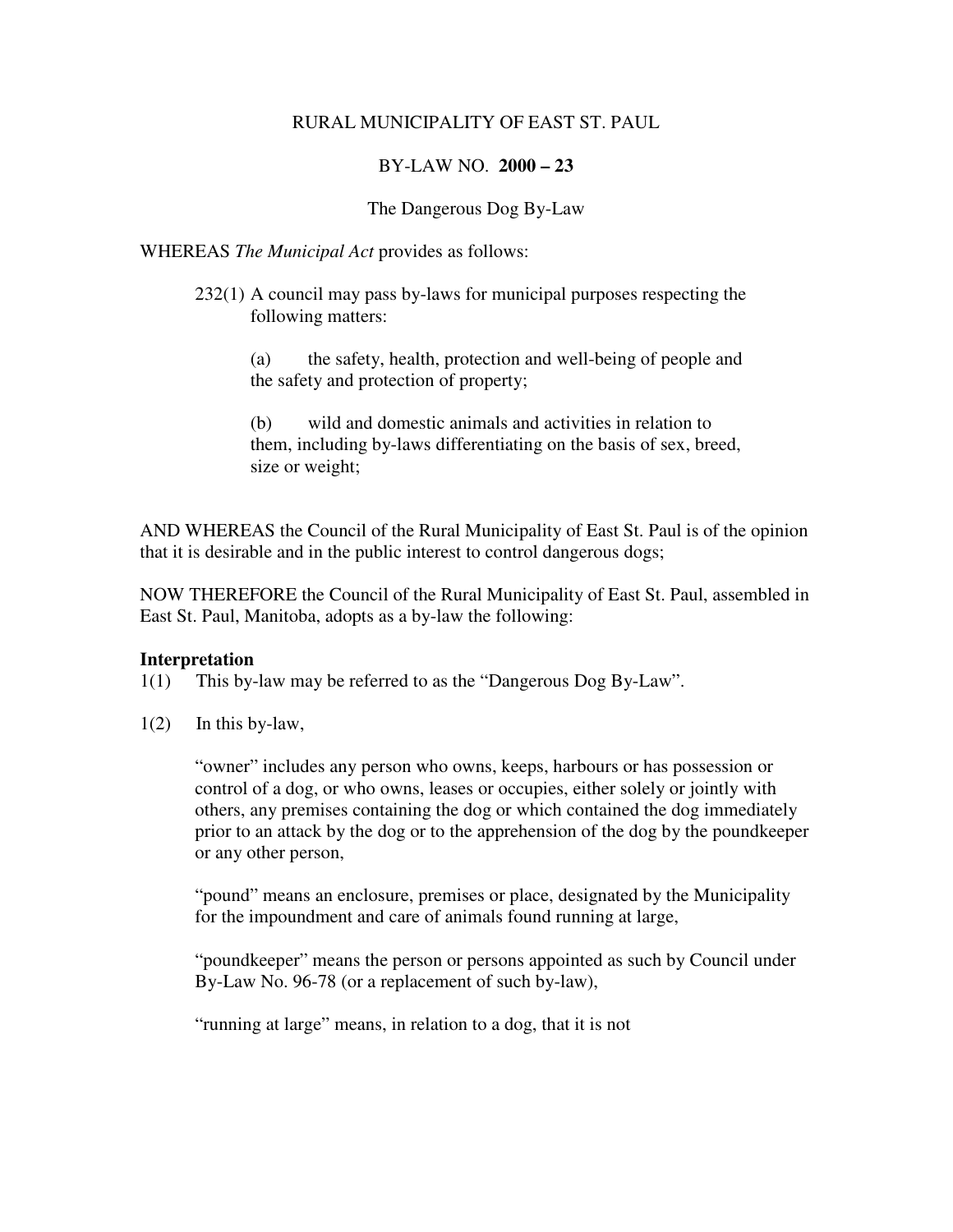(a) under the direct, continuous and effective control of a person competent to control it; or

(b) securely confined within an enclosure or securely fastened so that it is unable to roam at will.

## **Responsibility of Owners**

2. Owners must not

(a) permit their dogs to pursue, bite, wound or worry any person or animal, whether or not on the property of the owner;

(b) permit their dogs to damage public property or private property other than that of the owner.

# **Apprehension of dog which bites**

3(1) The poundkeeper may apprehend, impound and place in quarantine any dog that the poundkeeper has reason to believe has bitten a person, whether on private premises or elsewhere.

3(2) If such a dog is not voluntarily surrendered to the poundkeeper by the owner, the poundkeeper may upon 24 hours' notice and without the owner's consent enter the owner's land for the purpose of apprehending the dog.

# **Record-keeping**

4. The poundkeeper must keep a record of all bite incidents, identifying the dog and the details of the incident. The record may be used in any hearing or appeal with respect to a declaration that the dog is dangerous.

# **Impoundment and quarantine**

5(1) A dog so apprehended and impounded shall, subject to section 6, be quarantined for a minimum of 10 days at the owner's expense (the "quarantine period").

5(2) The poundkeeper may authorize the owner of the dog to quarantine it in a place other than the pound, provided that the place is under the direct supervision of a licensed veterinarian and that the dog must remain there at the owner's expense for the quarantine period.

5(3) Unless

- (a) the dog is rabid in the opinion of the examining veterinarian, or
- (b) the poundkeeper refers the matter to Council for a declaration that the dog is dangerous,

the poundkeeper must release the dog to the owner after the end of the quarantine period upon the owner's compliance with the redemption requirements of By-Law No. 96-78, and production of a current valid rabies certificate for the dog.

5(4) If the owner fails to redeem the dog within 3 days after the end of the quarantine period, the poundkeeper may sell or otherwise dispose of or destroy the dog.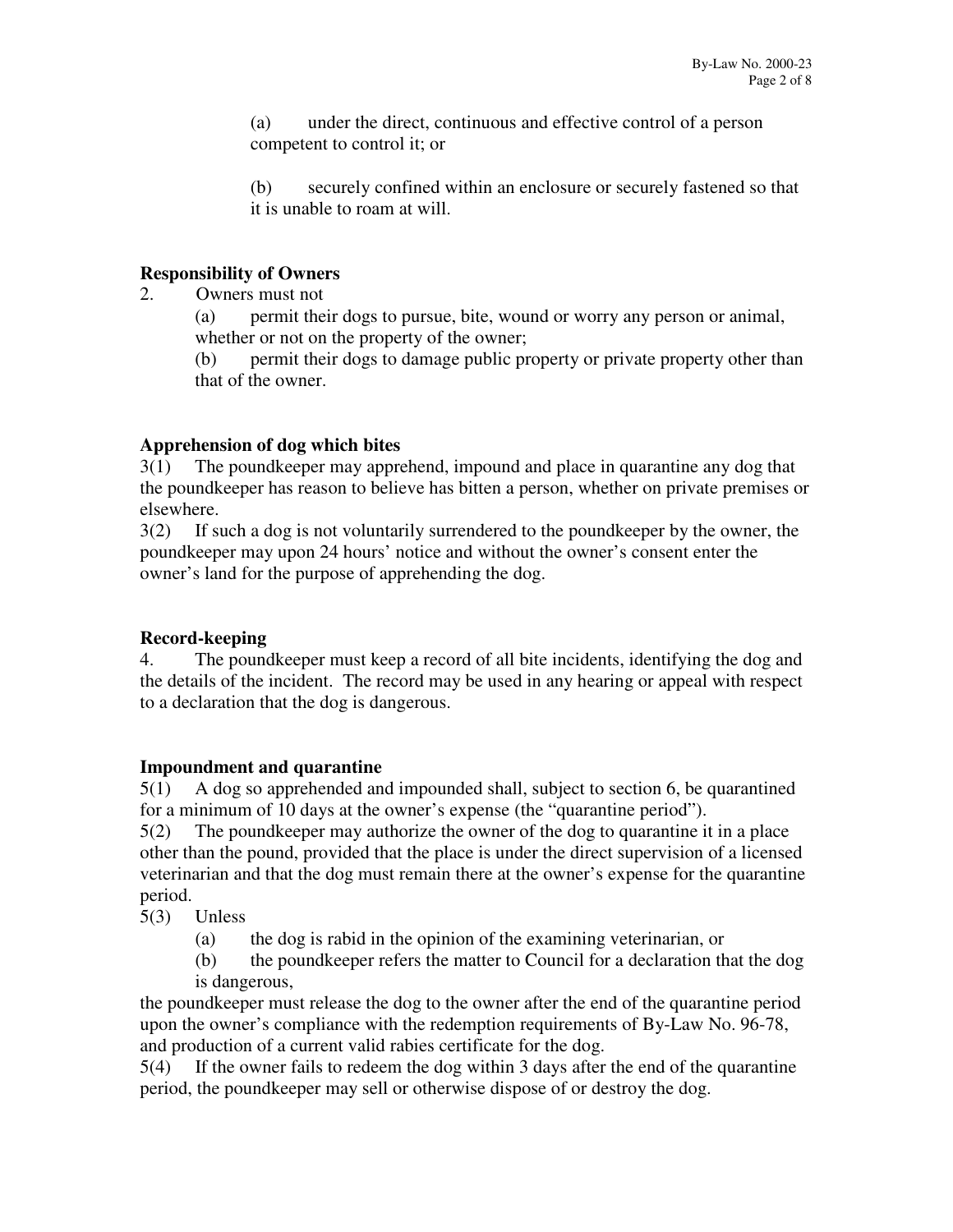## **Early release**

6. The poundkeeper may release a dog quarantined under this by-law prior to the end of the quarantine period and impose conditions upon the release including the following:

 (a) The owner must take the necessary measures to ensure that the dog is confined to the owner's premises in such a manner as to prevent escapes, and to ensure that all direct contact with other animals and persons other than the owner is avoided.

 (b) The owner must post in a conspicuous location at the entrance of the premises where the aggressor animal is confined a sign in the form attached hereto and marked as Schedule "A" to this by-law, to be provided by the poundkeeper.

 (c) The owner must submit the dog for veterinary examination from time to time as may be prescribed by the poundkeeper, and report the results of the examinations to the poundkeeper.

 (d) The owner must obtain such liability insurance on the dog as may be prescribed by the poundkeeper.

 (e) The owner agrees in writing to be responsible for all costs, fines and damages associated with the dog, including the costs of impoundment, quarantine, signs and veterinary fees, pound fees and license fees, and any costs associated with liability to the victim or victims of the bite incident,

or any other conditions the poundkeeper considers necessary or advisable in the interest of public safety.

## **Examination**

7(1) A dog quarantined under this by-law must be examined by a licensed veterinarian prior to release from quarantine. If in the opinion of the veterinarian the dog is rabid, the poundkeeper may destroy it.

7(2) If a dog quarantined under this by-law dies prior to the examination, the poundkeeper must submit the head to the Canadian Food Inspection Agency for rabies examination.

### **Declaration that a dog is dangerous**

8(1) If the poundkeeper has reason to believe that a dog presents a continuing threat to public safety or to other animals, whether or not the dog has been apprehended, he shall refer the matter to a hearing before Council at a regularly scheduled or special meeting of Council to decide whether or not the dog should be declared dangerous.

8(2) If an owner voluntarily accepts the dangerous dog declaration and the recommended disposition of the matter made by the poundkeeper, a hearing before Council may be dispensed with, and the recommended disposition of the matter shall constitute a final order in respect of which there is no appeal.

8(3) If the poundkeeper believes that it is necessary for the protection of the public or other animals pending the decision of Council, the poundkeeper may

 (a) require that the animal be quarantined in the pound until the poundkeeper believes it is safe to release the animal to the custody of the owner, or

 (b) impose one or more of the conditions set out in section 6 upon the owner's custody of the animal.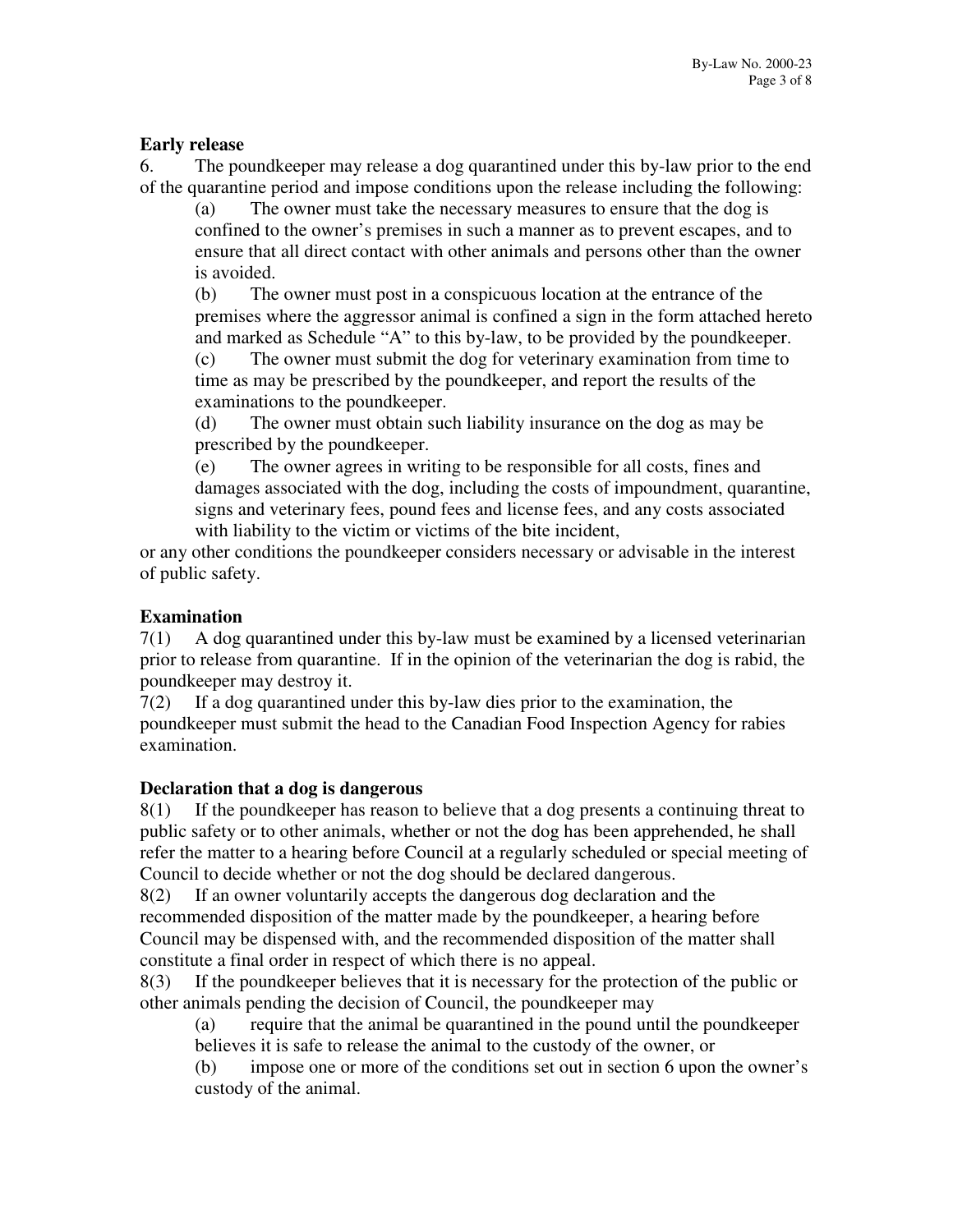8(4) The Municipality must notify the owner at least 10 days in advance of the hearing.

8(5) The notice must include the following information:

(a) the time, place and purpose of the hearing;

 (b) a summary of the reasons in support of the allegation that the animal is dangerous;

(c) a copy of this section 8; and

 (d) a statement that if the owner does not attend the hearing, the matter will be dealt with in the owner's absence and that the owner will not be entitled to any further notice or appeal in regard to the proceedings concerning the dog.

8(6) The owner has the right to appear at the hearing, with or without counsel, and to make submissions to Council and present oral and written evidence. The owner also has the right to hear all of the evidence and submissions presented at the hearing by or on behalf of the poundkeeper and to inspect any documents filed by or on behalf of the poundkeeper, and to respond to them.

8(7) If the owner does not attend the hearing, Council may deal with the matter in the owner's absence, and the owner shall not be entitled to any further notice or appeal in regard to the proceedings concerning the dog.

8(8) Council must make a decision at the meeting during which the hearing took place or no later than the next regularly scheduled meeting.

8(9) Council may declare the dog to be dangerous if it finds that:

 (a) the dog has caused injury to or killed a person, whether on public or private property;

 (b) the dog has seriously injured or killed another animal without provocation; or

 (c) there is a material risk that the dog may cause injury to people or animals. 8(10) If Council declares a dog to be dangerous, Council shall concurrently decide whether the dog should be destroyed or released to the owner subject to the conditions set out in section 6 or subsection 9(4) or any other conditions Council considers advisable. 8(11) In deciding whether to declare a dog to be dangerous and, if so, the disposition of the matter, Council may take into consideration the following matters, as well as any others it considers relevant:

 (a) whether the dog has worried, bitten, wounded or injured any person or animal, or is otherwise an aggressive animal,

 (b) the circumstances surrounding any worrying, biting or wounding incidents; and

 (c) whether the animal, when unprovoked, has shown a tendency to pursue, chase or approach in a menacing fashion a person or animal on public or private property.

8(12) Council need not give reasons for its decision.

8(13) The Municipality must immediately notify the owner of its decision (subject to subsection  $(7)$ ).

8(14) If Council has decided that the dog should be destroyed, the poundkeeper may destroy the dog 7 days after the date of the decision.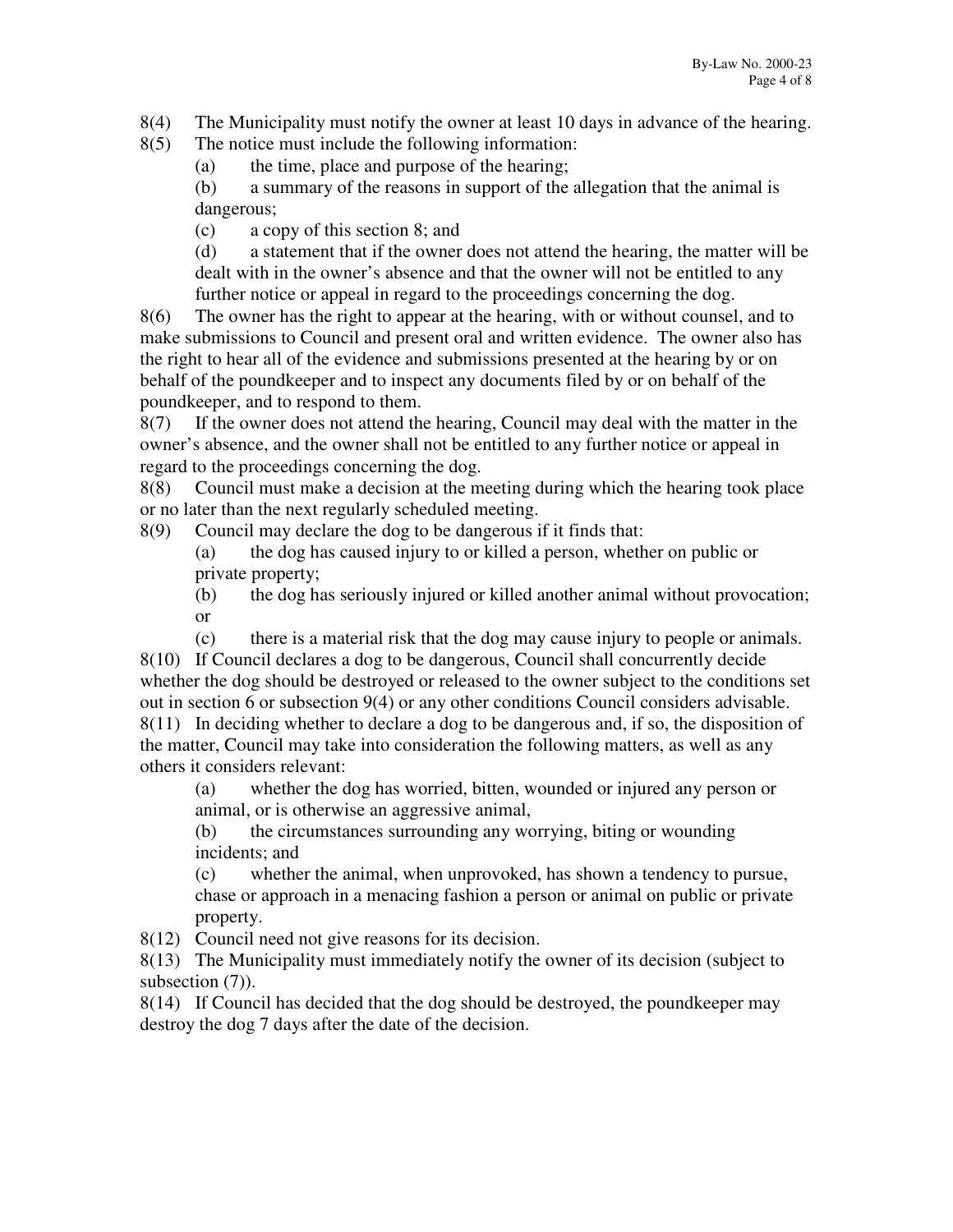# **Duties of owner**

9(1) An owner who has received notice that Council is to hold a hearing to decide whether or not the dog should be declared dangerous must confine and secure the dog on the owner's premises pending the outcome of the hearing.

9(2) Subsection (1) does not apply if

- (a) the poundkeeper has apprehended the dog, or
- (b) the owner has placed the dog in quarantine with a licensed veterinarian.

9(3) An owner to whom a dog has been released under section 6 must comply with the conditions imposed by the poundkeeper.

9(4) An owner of a dog declared to be dangerous that Council has decided to release to the owner, must

 (a) have the dog tattooed on the ear with clearly identifiable information as set out by the Council;

 (b) ensure that the dog while on private property is kept either securely confined indoors or in a securely enclosed and locked pen, structure or compound which

 (i) is capable of preventing the entry of young children and the escape of the dog,

 (ii) has minimum dimensions suitable for the size of the dog, as prescribed by the poundkeeper, and

 (iii) the dog is at all times under the effective control of a person competent to control it;

(c) permit the dog on public property only if

- (i) it is muzzled,
- (ii) it is restrained by a chain or leash no more than 6 feet long, and

 (iii) the dog is at all times under the effective control of a person competent to control it;

 (d) display in a conspicuous location at all entrances to the premises where the dog is kept a sign or signs in the form attached hereto and marked as Schedule "A" to this by-law, which sign must be posted in such a manner that it cannot be removed easily by a passerby and is capable of being read from outside the premises;

 (e) within 3 working days of selling, giving away or otherwise disposing of the dog, provide the poundkeeper with the name, address and telephone number of the new owner;

(f) advise the poundkeeper within 3 working days of the death of the dog;

 (g) advise the poundkeeper immediately if the dog has gone missing or is running at large or has bitten, worried or attacked any person or animal;

 (h) maintain in force to the satisfaction of the Chief Administrative Officer a comprehensive liability insurance policy, including coverage for damage or injury caused by the dangerous animal, with a minimum limit of liability of

\$1,000,000.00 per occurrence, showing the Municipality as a named insured; (i) any other conditions as may be prescribed by the decision of Council, including any of those listed in section 6.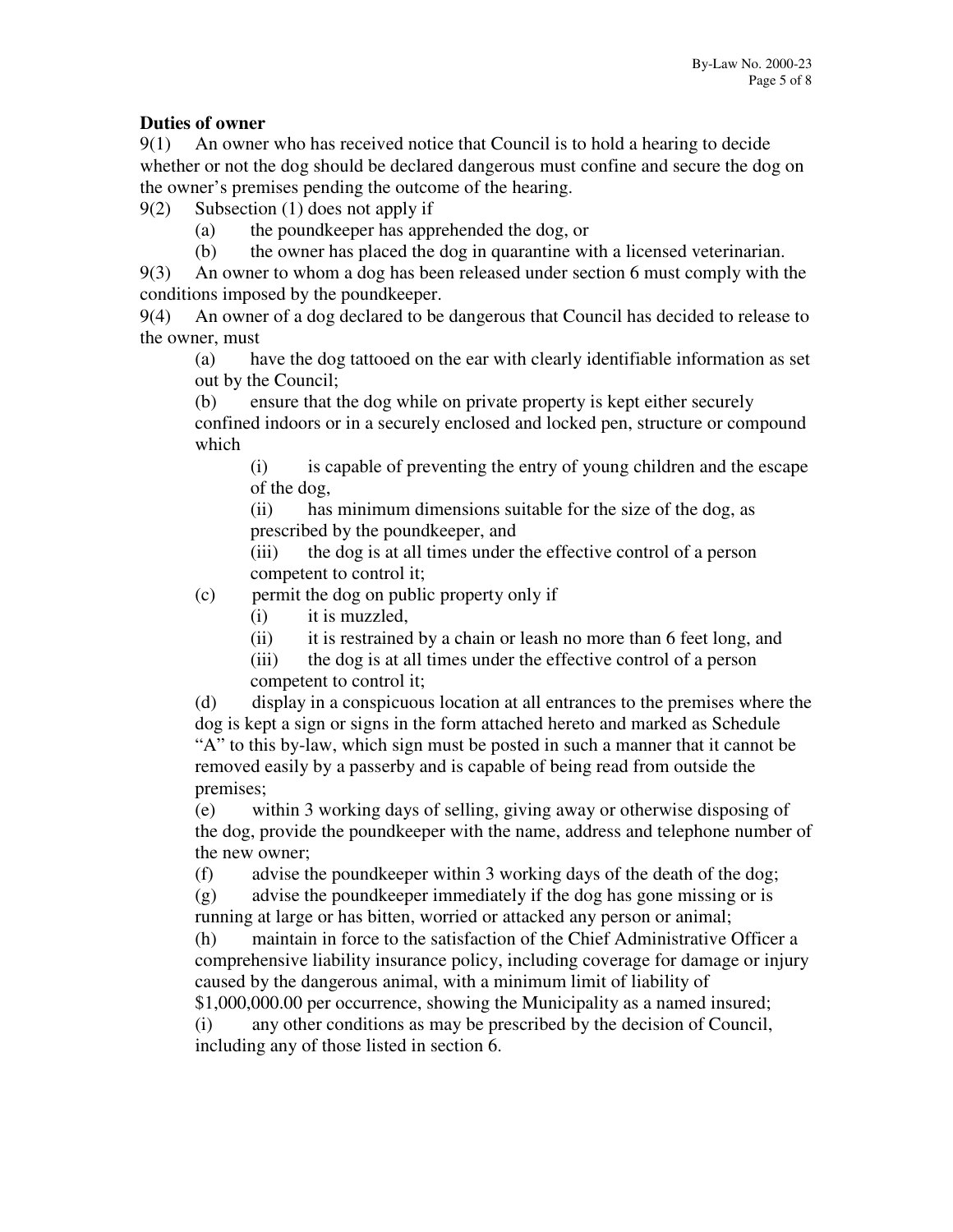### **Dangerous dog which has been released**

10(1) Where it appears on reasonable grounds that

 (a) an owner has breached a condition of this by-law in respect of an animal that has been released to the owner after having been declared dangerous;

 (b) a dog released to the owner after having been declared dangerous or under section 6 has pursued, bitten, wounded or worried a person or animal, whether or not on the property of the owner;

the poundkeeper may apprehend and impound the dog for the purpose of destroying it Section 3 applies.

10(2) In the circumstances described in subsection (1), the owner must voluntarily surrender the dog to the poundkeeper upon a written or oral request.

10(3) When the poundkeeper impounds a dog for the purpose of destroying it, the poundkeeper must notify the owner that the dog will be destroyed 10 days from the date of the notice. Subsection 8(4) and (5) apply (with necessary changes).

10(4) The owner may during that time period appeal the decision of the poundkeeper to Council by providing notice in writing to the Chief Administrative Officer.

10(5) In the event of an appeal by the owner, Council must hold a hearing at a regularly scheduled or special meeting to decide whether the dog should be destroyed. Subsection 8(6), (7), (8), (12), (13) and (14) apply (with necessary changes).

### **General prohibitions**

11(1) A person may not interfere with or obstruct the carrying out of its functions under this by-law by the poundkeeper or the Municipality.

11(2) A person may not remove or deface a sign required to be posted under this bylaw.

### **Offence**

12. Contravention of this by-law is an offence punishable on summary conviction by a fine of no more than \$1,000.00 or imprisonment of no more than 6 months, or both.

### **Poundkeeper as designated officer**

13. The position of poundkeeper is hereby established as a designated officer position under *The Municipal Act* for the purposes of enforcing By-Law No. 96-78 (or any replacement of it) and this by-law.

### **Notice**

14. Notice may be given by personal service on the owner or by mailing the notice by registered mail to the last known address of the owner. If the dog is or was licensed, the Municipality is entitled to mail the notice to the last address provided by the owner in relation to the licensing of the dog.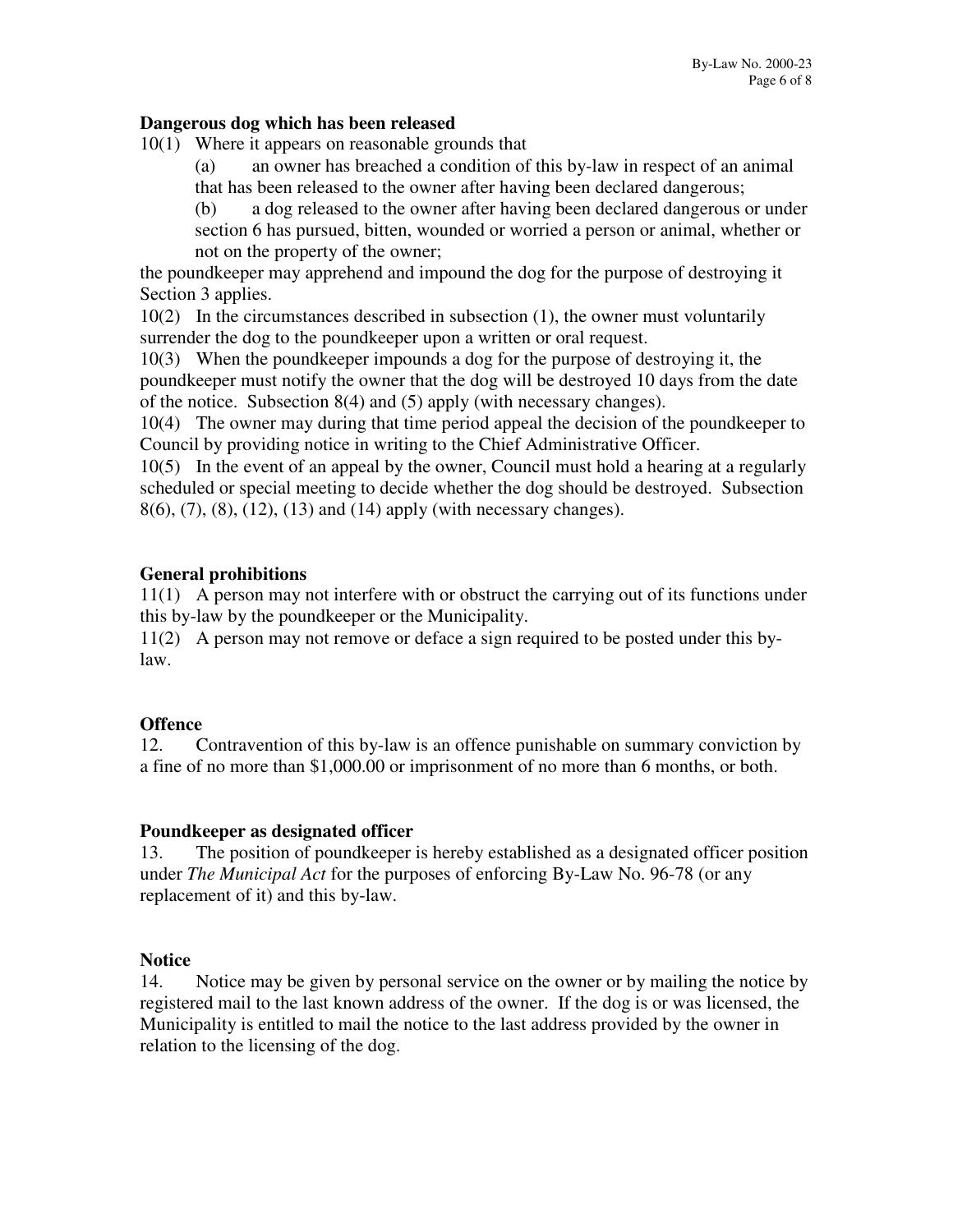## **General**

15(1) The powers and remedies conferred on the Municipality and on the poundkeeper as a designated officer, under *The Municipal Act* are not meant to be affected by this bylaw.

15(2) If there is any inconsistency between this by-law and any provision of By-Law No. 96-78, this by-law prevails.

## **Repeal**

16. On the passing of this by-law, By-Law No. 94-11 is hereby repealed.

DONE AND PASSED as a by-law of the Rural Municipality of East St. Paul, at East St. Paul, in the Province of Manitoba, this 19<sup>th</sup> day of October, 2000.

> Originally Signed By Phil Rebeck Reeve

Originally Signed By Ernie Epp Chief Administrative Officer

Read a first time this  $4<sup>th</sup>$  day of October, 2000.

Read a second time this  $19<sup>th</sup>$  day of October, 2000.

Read a third time this  $19<sup>th</sup>$  day of October, 2000.